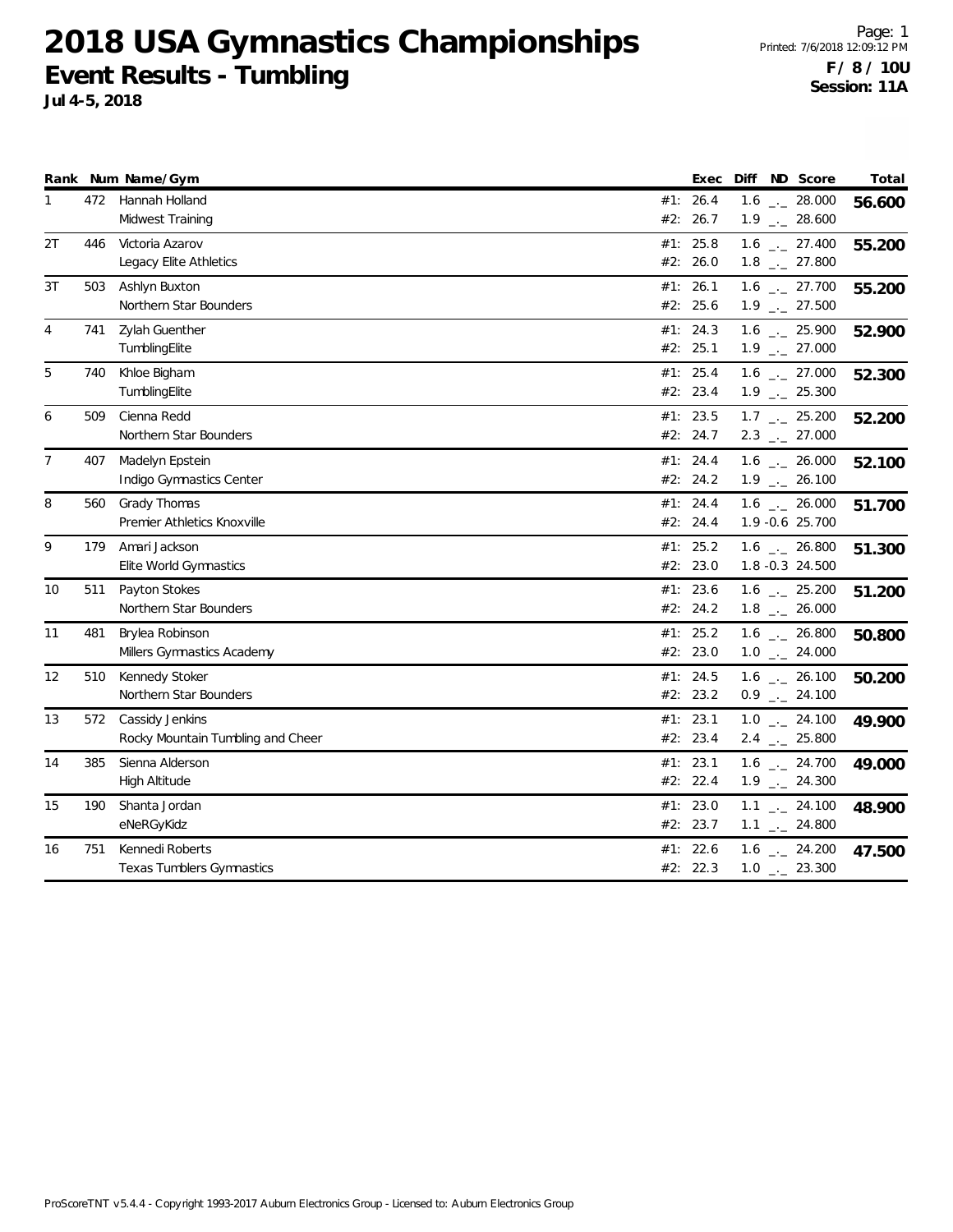Page: 1 Printed: 7/7/2018 8:06:49 AM **M / 8 / 10U Session: 13A**

|   |     | Rank Num Name/Gym               | Exec     | Diff | ND Score                     | Total  |
|---|-----|---------------------------------|----------|------|------------------------------|--------|
|   | 476 | Aiden Shackleton                | #1: 26.5 |      | $1.7$ $_{--}$ 28.200         | 57.300 |
|   |     | Midwest Training                | #2: 27.1 |      | $2.0$ $_{\leftarrow}$ 29.100 |        |
| 2 | 540 | West Fowler                     | #1: 25.6 |      | 1.6 -0.6 26.600              | 53.900 |
|   |     | Panhandle Perfection Gymnastics | #2: 25.0 |      | 2.3 . 27.300                 |        |
| 3 | 265 | <b>Emmanuel Riley</b>           |          |      | #1: 25.1  1.6 __ 26.700      | 53.600 |
|   |     | <b>FlipCity South</b>           | #2: 24.9 |      | $2.0$ $_{\leftarrow}$ 26.900 |        |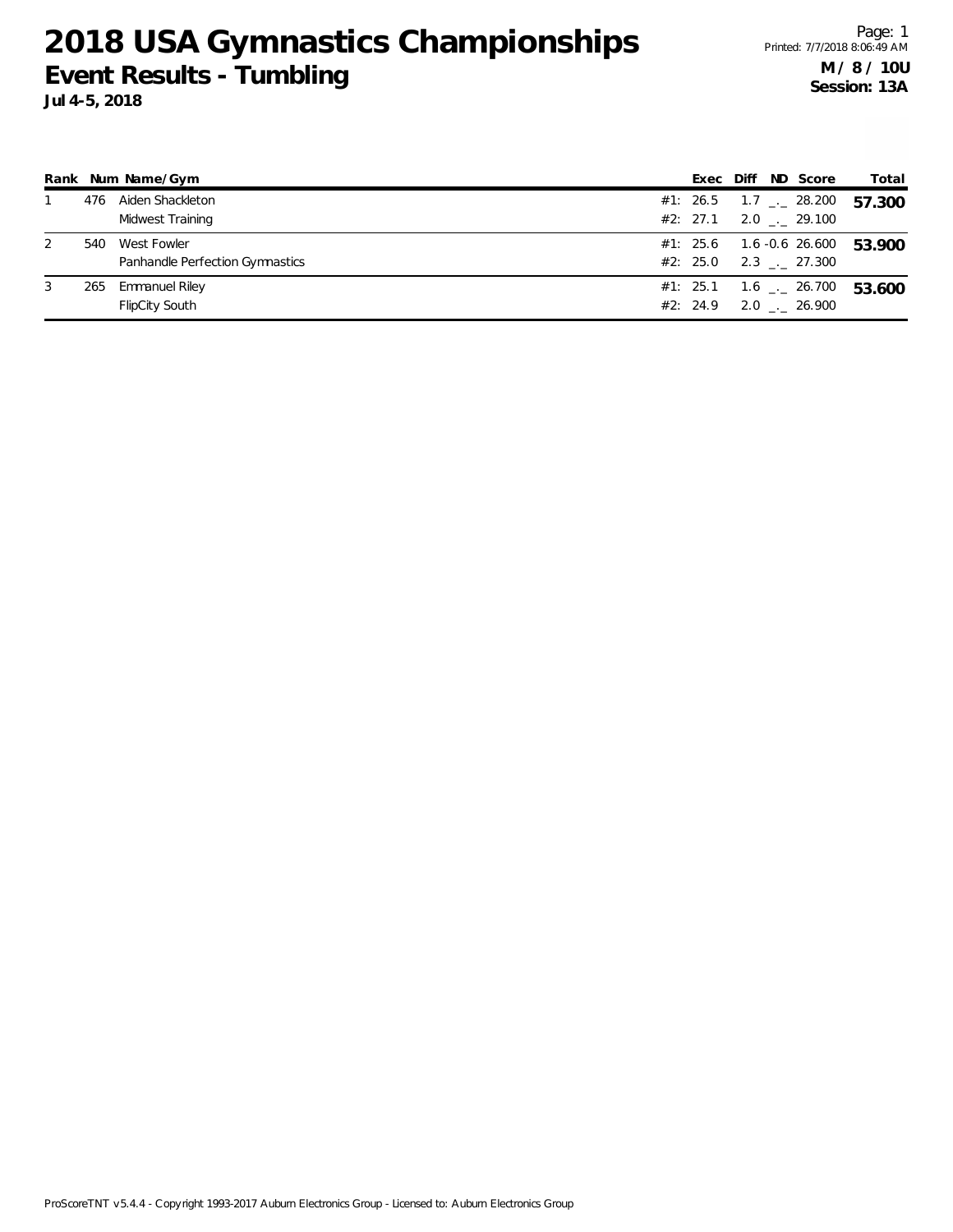**Jul 4-5, 2018**

|                |     | Rank Num Name/Gym                              |            | E <sub>1</sub>                           | E <sub>2</sub>             | E3          | E4                                                                                                                                                                                                                                                                                                                                                                                                            | E5                                                                                                                                                                                                                                                                                                                                                                                                   | Diff ND Score<br>Exec                                                        | Total  |
|----------------|-----|------------------------------------------------|------------|------------------------------------------|----------------------------|-------------|---------------------------------------------------------------------------------------------------------------------------------------------------------------------------------------------------------------------------------------------------------------------------------------------------------------------------------------------------------------------------------------------------------------|------------------------------------------------------------------------------------------------------------------------------------------------------------------------------------------------------------------------------------------------------------------------------------------------------------------------------------------------------------------------------------------------------|------------------------------------------------------------------------------|--------|
| 1              | 186 | Olivia Pierce<br>Elmwood                       | #1:<br>#2: | 9.4                                      | 9.2 9.2 9.1                | 9.6 9.5     | $\frac{1}{2} \frac{1}{2} \frac{1}{2} \frac{1}{2} \frac{1}{2} \frac{1}{2} \frac{1}{2} \frac{1}{2} \frac{1}{2} \frac{1}{2} \frac{1}{2} \frac{1}{2} \frac{1}{2} \frac{1}{2} \frac{1}{2} \frac{1}{2} \frac{1}{2} \frac{1}{2} \frac{1}{2} \frac{1}{2} \frac{1}{2} \frac{1}{2} \frac{1}{2} \frac{1}{2} \frac{1}{2} \frac{1}{2} \frac{1}{2} \frac{1}{2} \frac{1}{2} \frac{1}{2} \frac{1}{2} \frac{$                  | $\frac{1}{2} \frac{1}{2} \frac{1}{2} \frac{1}{2} \frac{1}{2} \frac{1}{2} \frac{1}{2} \frac{1}{2} \frac{1}{2} \frac{1}{2} \frac{1}{2} \frac{1}{2} \frac{1}{2} \frac{1}{2} \frac{1}{2} \frac{1}{2} \frac{1}{2} \frac{1}{2} \frac{1}{2} \frac{1}{2} \frac{1}{2} \frac{1}{2} \frac{1}{2} \frac{1}{2} \frac{1}{2} \frac{1}{2} \frac{1}{2} \frac{1}{2} \frac{1}{2} \frac{1}{2} \frac{1}{2} \frac{$         | $1.8$ $_{-}$ 30.300<br>28.5<br>27.5<br>$2.1$ $_{\leftarrow}$ 29.600          | 59.900 |
| 2              | 345 | Ksenia Karpushkina<br>Gymnastics Du Sol        | #1:<br>#2: | 8.8                                      | 9.0 8.9<br>9.0 9.5 9.3     |             | $\frac{1}{2} \frac{1}{2} \frac{1}{2} \frac{1}{2} \frac{1}{2} \frac{1}{2} \frac{1}{2} \frac{1}{2} \frac{1}{2} \frac{1}{2} \frac{1}{2} \frac{1}{2} \frac{1}{2} \frac{1}{2} \frac{1}{2} \frac{1}{2} \frac{1}{2} \frac{1}{2} \frac{1}{2} \frac{1}{2} \frac{1}{2} \frac{1}{2} \frac{1}{2} \frac{1}{2} \frac{1}{2} \frac{1}{2} \frac{1}{2} \frac{1}{2} \frac{1}{2} \frac{1}{2} \frac{1}{2} \frac{$                  | $\frac{1}{2} \frac{1}{2} \frac{1}{2} \frac{1}{2} \frac{1}{2} \frac{1}{2} \frac{1}{2} \frac{1}{2} \frac{1}{2} \frac{1}{2} \frac{1}{2} \frac{1}{2} \frac{1}{2} \frac{1}{2} \frac{1}{2} \frac{1}{2} \frac{1}{2} \frac{1}{2} \frac{1}{2} \frac{1}{2} \frac{1}{2} \frac{1}{2} \frac{1}{2} \frac{1}{2} \frac{1}{2} \frac{1}{2} \frac{1}{2} \frac{1}{2} \frac{1}{2} \frac{1}{2} \frac{1}{2} \frac{$         | 26.7<br>$1.7$ _ 28.400<br>27.8<br>$2.0$ $_{\leftarrow}$ 29.800               | 58.200 |
| 3              | 419 | Lawrence Owens<br>Infinite Bounds              | #1:<br>#2: | 8.9                                      | 8.8 8.7 9.0                | $8.7$ $9.2$ |                                                                                                                                                                                                                                                                                                                                                                                                               | $\frac{1}{2} \frac{1}{2} \frac{1}{2} \frac{1}{2} \frac{1}{2} \frac{1}{2} \frac{1}{2} \frac{1}{2} \frac{1}{2} \frac{1}{2} \frac{1}{2} \frac{1}{2} \frac{1}{2} \frac{1}{2} \frac{1}{2} \frac{1}{2} \frac{1}{2} \frac{1}{2} \frac{1}{2} \frac{1}{2} \frac{1}{2} \frac{1}{2} \frac{1}{2} \frac{1}{2} \frac{1}{2} \frac{1}{2} \frac{1}{2} \frac{1}{2} \frac{1}{2} \frac{1}{2} \frac{1}{2} \frac{$         | $1.6$ $_{\leftarrow}$ 28.400<br>26.8<br>26.5<br>$2.0$ $_{\leftarrow}$ 28.500 | 56.900 |
| $\overline{4}$ | 451 | Presley Watzl<br>Legacy Elite                  | #1:<br>#2: | 9.1                                      | 9.1 8.8<br>9.1             | 8.5<br>8.8  | $\frac{1}{2} \frac{1}{2} \frac{1}{2} \frac{1}{2} \frac{1}{2} \frac{1}{2} \frac{1}{2} \frac{1}{2} \frac{1}{2} \frac{1}{2} \frac{1}{2} \frac{1}{2} \frac{1}{2} \frac{1}{2} \frac{1}{2} \frac{1}{2} \frac{1}{2} \frac{1}{2} \frac{1}{2} \frac{1}{2} \frac{1}{2} \frac{1}{2} \frac{1}{2} \frac{1}{2} \frac{1}{2} \frac{1}{2} \frac{1}{2} \frac{1}{2} \frac{1}{2} \frac{1}{2} \frac{1}{2} \frac{$                  | $\frac{1}{2} \frac{1}{2} \frac{1}{2} \frac{1}{2} \frac{1}{2} \frac{1}{2} \frac{1}{2} \frac{1}{2} \frac{1}{2} \frac{1}{2} \frac{1}{2} \frac{1}{2} \frac{1}{2} \frac{1}{2} \frac{1}{2} \frac{1}{2} \frac{1}{2} \frac{1}{2} \frac{1}{2} \frac{1}{2} \frac{1}{2} \frac{1}{2} \frac{1}{2} \frac{1}{2} \frac{1}{2} \frac{1}{2} \frac{1}{2} \frac{1}{2} \frac{1}{2} \frac{1}{2} \frac{1}{2} \frac{$         | 26.4<br>$1.6$ $_{\leftarrow}$ 28.000<br>27.0<br>$1.8$ $_{-}$ 28.800          | 56.800 |
| 5              | 105 | Amelia Gasper<br>CIGA                          | #1:<br>#2: | 8.7<br>8.8                               |                            | 8.6 9.0     | $\frac{1}{2} \frac{1}{2} \frac{1}{2} \frac{1}{2} \frac{1}{2} \frac{1}{2} \frac{1}{2} \frac{1}{2} \frac{1}{2} \frac{1}{2} \frac{1}{2} \frac{1}{2} \frac{1}{2} \frac{1}{2} \frac{1}{2} \frac{1}{2} \frac{1}{2} \frac{1}{2} \frac{1}{2} \frac{1}{2} \frac{1}{2} \frac{1}{2} \frac{1}{2} \frac{1}{2} \frac{1}{2} \frac{1}{2} \frac{1}{2} \frac{1}{2} \frac{1}{2} \frac{1}{2} \frac{1}{2} \frac{$<br>8.6 8.6 $  -$ |                                                                                                                                                                                                                                                                                                                                                                                                      | 26.3<br>$1.8$ $_{-}$ 28.100<br>26.0<br>$2.1$ $_{\leftarrow}$ 28.100          | 56.200 |
| 6              | 679 | Eva Lopez<br>Team Legacy                       | #1:        | 8.5<br>#2: 8.8 8.9 9.2 $ -$              | 8.3 8.6                    |             | $\frac{1}{2} \frac{1}{2} \frac{1}{2} \frac{1}{2} \frac{1}{2} \frac{1}{2} \frac{1}{2} \frac{1}{2} \frac{1}{2} \frac{1}{2} \frac{1}{2} \frac{1}{2} \frac{1}{2} \frac{1}{2} \frac{1}{2} \frac{1}{2} \frac{1}{2} \frac{1}{2} \frac{1}{2} \frac{1}{2} \frac{1}{2} \frac{1}{2} \frac{1}{2} \frac{1}{2} \frac{1}{2} \frac{1}{2} \frac{1}{2} \frac{1}{2} \frac{1}{2} \frac{1}{2} \frac{1}{2} \frac{$                  |                                                                                                                                                                                                                                                                                                                                                                                                      | $1.6$ $_{\leftarrow}$ 27.000<br>25.4<br>26.9<br>$1.9$ $_{\leftarrow}$ 28.800 | 55.800 |
| 7              | 480 | Emalea Hicks<br>Millers Gymnastics             | #1:<br>#2: | 9.0<br>8.6                               | 8.8 8.7<br>8.5             | 8.1         | التواصل التواصل<br>$\rightarrow$ $\rightarrow$                                                                                                                                                                                                                                                                                                                                                                |                                                                                                                                                                                                                                                                                                                                                                                                      | 26.5<br>$1.6$ $_{\leftarrow}$ 28.100<br>25.2<br>$2.1$ $_{\leftarrow}$ 27.300 | 55.400 |
| 8              | 626 | Abigayle Pelton<br>Sonshine Gymnastics         | #1:<br>#2: | 8.6                                      | 8.5<br>8.5 8.2 8.7         | 8.7         | $\frac{1}{2} \frac{1}{2} \frac{1}{2} \frac{1}{2} \frac{1}{2} \frac{1}{2} \frac{1}{2} \frac{1}{2} \frac{1}{2} \frac{1}{2} \frac{1}{2} \frac{1}{2} \frac{1}{2} \frac{1}{2} \frac{1}{2} \frac{1}{2} \frac{1}{2} \frac{1}{2} \frac{1}{2} \frac{1}{2} \frac{1}{2} \frac{1}{2} \frac{1}{2} \frac{1}{2} \frac{1}{2} \frac{1}{2} \frac{1}{2} \frac{1}{2} \frac{1}{2} \frac{1}{2} \frac{1}{2} \frac{$                  | $\frac{1}{2} \frac{1}{2} \frac{1}{2} \frac{1}{2} \frac{1}{2} \frac{1}{2} \frac{1}{2} \frac{1}{2} \frac{1}{2} \frac{1}{2} \frac{1}{2} \frac{1}{2} \frac{1}{2} \frac{1}{2} \frac{1}{2} \frac{1}{2} \frac{1}{2} \frac{1}{2} \frac{1}{2} \frac{1}{2} \frac{1}{2} \frac{1}{2} \frac{1}{2} \frac{1}{2} \frac{1}{2} \frac{1}{2} \frac{1}{2} \frac{1}{2} \frac{1}{2} \frac{1}{2} \frac{1}{2} \frac{$         | 25.8<br>$1.6$ $_{-}$ 27.400<br>25.4<br>$1.8$ $_{-}$ 27.200                   | 54.600 |
| 9              | 336 | Margaux Bonutti<br><b>Gymnastic Revolution</b> | #1:        | 8.4<br>#2: 8.6 8.5 8.5                   | 8.2 8.3                    |             | سائب استحداد                                                                                                                                                                                                                                                                                                                                                                                                  |                                                                                                                                                                                                                                                                                                                                                                                                      | $1.6$ $_{-2}$ 26.500<br>24.9<br>25.6<br>$1.9$ $_{\leftarrow}$ 27.500         | 54.000 |
| 10             | 431 | Amber Lee<br>J and J T&T                       | #1:<br>#2: | 8.1                                      | 8.2 8.4                    |             | 8.7 8.6 8.6 $- -$                                                                                                                                                                                                                                                                                                                                                                                             |                                                                                                                                                                                                                                                                                                                                                                                                      | 24.7<br>1.6 -0.6 25.700<br>25.9<br>$1.9$ $_{\leftarrow}$ 27.800              | 53.500 |
| 11             | 471 | Georgia Cappas<br>Midwest Training             | #1:<br>#2: | 7.9<br>8.5                               | 8.6 8.5                    |             | 8.1 8.2 $ -$<br>$\frac{1}{2} \frac{1}{2} \frac{1}{2} \frac{1}{2} \frac{1}{2} \frac{1}{2} \frac{1}{2} \frac{1}{2} \frac{1}{2} \frac{1}{2} \frac{1}{2} \frac{1}{2} \frac{1}{2} \frac{1}{2} \frac{1}{2} \frac{1}{2} \frac{1}{2} \frac{1}{2} \frac{1}{2} \frac{1}{2} \frac{1}{2} \frac{1}{2} \frac{1}{2} \frac{1}{2} \frac{1}{2} \frac{1}{2} \frac{1}{2} \frac{1}{2} \frac{1}{2} \frac{1}{2} \frac{1}{2} \frac{$  |                                                                                                                                                                                                                                                                                                                                                                                                      | 24.2<br>1.7 -0.6 25.300<br>25.6<br>$2.0$ $_{\leftarrow}$ 27.600              | 52.900 |
| 12T            | 745 | Lila Lewis<br>Twist and Shout                  | #1:        | 8.1<br>#2: $8.5$ $8.4$ $8.3$             | 8.0                        | 7.9         | $\frac{1}{2} \frac{1}{2} \frac{1}{2} \frac{1}{2} \frac{1}{2} \frac{1}{2} \frac{1}{2} \frac{1}{2} \frac{1}{2} \frac{1}{2} \frac{1}{2} \frac{1}{2} \frac{1}{2} \frac{1}{2} \frac{1}{2} \frac{1}{2} \frac{1}{2} \frac{1}{2} \frac{1}{2} \frac{1}{2} \frac{1}{2} \frac{1}{2} \frac{1}{2} \frac{1}{2} \frac{1}{2} \frac{1}{2} \frac{1}{2} \frac{1}{2} \frac{1}{2} \frac{1}{2} \frac{1}{2} \frac{$                  | $\frac{1}{2} \frac{1}{2} \frac{1}{2} \frac{1}{2} \frac{1}{2} \frac{1}{2} \frac{1}{2} \frac{1}{2} \frac{1}{2} \frac{1}{2} \frac{1}{2} \frac{1}{2} \frac{1}{2} \frac{1}{2} \frac{1}{2} \frac{1}{2} \frac{1}{2} \frac{1}{2} \frac{1}{2} \frac{1}{2} \frac{1}{2} \frac{1}{2} \frac{1}{2} \frac{1}{2} \frac{1}{2} \frac{1}{2} \frac{1}{2} \frac{1}{2} \frac{1}{2} \frac{1}{2} \frac{1}{2} \frac{$         | $1.6$ $_{-2}$ 25.600<br>24.0<br>25.2<br>$1.9$ $_{\leftarrow}$ 27.100         | 52.700 |
| 13T            | 102 | Delaney Arnsman<br>CIGA                        | #1:<br>#2: | 8.4<br>7.9 8.0 8.3                       | 8.1 8.5                    |             | سامس السامس                                                                                                                                                                                                                                                                                                                                                                                                   | $\frac{1}{2} \frac{1}{2} \frac{1}{2} \frac{1}{2} \frac{1}{2} \frac{1}{2} \frac{1}{2} \frac{1}{2} \frac{1}{2} \frac{1}{2} \frac{1}{2} \frac{1}{2} \frac{1}{2} \frac{1}{2} \frac{1}{2} \frac{1}{2} \frac{1}{2} \frac{1}{2} \frac{1}{2} \frac{1}{2} \frac{1}{2} \frac{1}{2} \frac{1}{2} \frac{1}{2} \frac{1}{2} \frac{1}{2} \frac{1}{2} \frac{1}{2} \frac{1}{2} \frac{1}{2} \frac{1}{2} \frac{$         | 25.0<br>$1.6$ $_{\leftarrow}$ 26.600<br>24.2<br>$1.9$ $_{\leftarrow}$ 26.100 | 52.700 |
| 14             | 100 | Halle Padon<br>Capital Gymnastics              | #1:        | 8.3<br>#2: 8.1                           |                            |             | 8.1 8.4 $  -$<br>8.0 8.2 $ -$                                                                                                                                                                                                                                                                                                                                                                                 |                                                                                                                                                                                                                                                                                                                                                                                                      | 24.8<br>1.7 -0.6 25.900<br>24.3<br>$2.4$ $_{\leftarrow}$ 26.700              | 52.600 |
| 15             | 398 | London Hunt<br><b>HPT</b>                      | #1:        | 8.3<br>#2: 8.0 7.8 8.3 $ -$              | 8.0                        | 8.2         |                                                                                                                                                                                                                                                                                                                                                                                                               | $\frac{1}{2} \frac{1}{2} \frac{1}{2} \frac{1}{2} \frac{1}{2} \frac{1}{2} \frac{1}{2} \frac{1}{2} \frac{1}{2} \frac{1}{2} \frac{1}{2} \frac{1}{2} \frac{1}{2} \frac{1}{2} \frac{1}{2} \frac{1}{2} \frac{1}{2} \frac{1}{2} \frac{1}{2} \frac{1}{2} \frac{1}{2} \frac{1}{2} \frac{1}{2} \frac{1}{2} \frac{1}{2} \frac{1}{2} \frac{1}{2} \frac{1}{2} \frac{1}{2} \frac{1}{2} \frac{1}{2} \frac{$         | $1.8$ $_{-}$ 26.300<br>24.5<br>24.1<br>$2.1$ $_{-}$ 26.200                   | 52.500 |
| 16             | 699 | Alivia Haase<br><b>TFS</b>                     | #1:<br>#2: | 8.4<br>8.3                               | 8.0 7.8                    |             | 8.0 8.2 $  -$<br>المتحامل المتحامل                                                                                                                                                                                                                                                                                                                                                                            |                                                                                                                                                                                                                                                                                                                                                                                                      | 24.6<br>$1.6$ _ 26.200<br>24.1<br>$1.9$ $_{\leftarrow}$ 26.000               | 52.200 |
| 17T            | 573 | Peyton Smith<br>Rocky Mountain                 |            | #1: $8.6$ $8.6$ $8.7$<br>#2: 8.0 7.8 7.7 |                            |             |                                                                                                                                                                                                                                                                                                                                                                                                               | $\Delta\omega = -\Delta\omega + \Delta\omega$                                                                                                                                                                                                                                                                                                                                                        | 1.6 -0.6 26.900<br>25.9<br>23.5<br>2.2 -0.6 25.100                           | 52.000 |
| 18T            | 65  | Blake Graham<br>All American                   | #1:<br>#2: |                                          | 8.4 8.0 8.3<br>8.1 7.8 7.9 |             | $-1$                                                                                                                                                                                                                                                                                                                                                                                                          | $-1$<br>$-1$                                                                                                                                                                                                                                                                                                                                                                                         | 24.7<br>$1.6$ $_{\leftarrow}$ 26.300<br>23.8<br>$1.9$ $_{\leftarrow}$ 25.700 | 52.000 |
| 19             | 758 | Logan Speight<br>Ultimate Air                  | #1:<br>#2: |                                          | 8.3 8.0 7.9<br>8.3 8.0 7.8 |             | $-1$<br>$-1$                                                                                                                                                                                                                                                                                                                                                                                                  | $-1$                                                                                                                                                                                                                                                                                                                                                                                                 | 24.2<br>$1.6$ $_{\leftarrow}$ 25.800<br>24.1<br>$1.8$ $_{-}$ 25.900          | 51.700 |
| 20T            | 504 | Monroe Geiger<br>N.Star Bounders               | #1:<br>#2: | 7.8                                      | 8.0 8.0<br>8.5 8.2 7.9     |             | $-1$                                                                                                                                                                                                                                                                                                                                                                                                          | $ -$<br>$-1$                                                                                                                                                                                                                                                                                                                                                                                         | 1.7 -0.6 24.900<br>23.8<br>24.6<br>$2.0$ _ 26.600                            | 51.500 |
| 21T            | 162 | Kyrsten Dragoslavic<br>Eagle Gymnastics TX     | #1:<br>#2: |                                          | 8.4 8.2 8.0<br>7.9 7.7 7.6 |             |                                                                                                                                                                                                                                                                                                                                                                                                               | $\frac{1}{2} \frac{1}{2} \frac{1}{2} \frac{1}{2} \frac{1}{2} \frac{1}{2} \frac{1}{2} \frac{1}{2} \frac{1}{2} \frac{1}{2} \frac{1}{2} \frac{1}{2} \frac{1}{2} \frac{1}{2} \frac{1}{2} \frac{1}{2} \frac{1}{2} \frac{1}{2} \frac{1}{2} \frac{1}{2} \frac{1}{2} \frac{1}{2} \frac{1}{2} \frac{1}{2} \frac{1}{2} \frac{1}{2} \frac{1}{2} \frac{1}{2} \frac{1}{2} \frac{1}{2} \frac{1}{2} \frac{$<br>$-1$ | 24.6<br>$1.7$ $_{\leftarrow}$ 26.300<br>23.2<br>$2.0$ $_{-}$ $25.200$        | 51.500 |
| 22T            | 777 | Katie Brown<br>Wasatch                         | #1:<br>#2: | 7.9<br>8.4                               | 7.8<br>8.4                 | 7.8<br>8.1  |                                                                                                                                                                                                                                                                                                                                                                                                               | $\frac{1}{2} \frac{1}{2} \frac{1}{2} \frac{1}{2} \frac{1}{2} \frac{1}{2} \frac{1}{2} \frac{1}{2} \frac{1}{2} \frac{1}{2} \frac{1}{2} \frac{1}{2} \frac{1}{2} \frac{1}{2} \frac{1}{2} \frac{1}{2} \frac{1}{2} \frac{1}{2} \frac{1}{2} \frac{1}{2} \frac{1}{2} \frac{1}{2} \frac{1}{2} \frac{1}{2} \frac{1}{2} \frac{1}{2} \frac{1}{2} \frac{1}{2} \frac{1}{2} \frac{1}{2} \frac{1}{2} \frac{$<br>$-1$ | 23.5<br>$1.0$ _ 24.500<br>24.9<br>$1.9$ $_{-}$ 26.800                        | 51.300 |
| 23T            | 137 | McKayla Ruhland<br>Dynamic Gymnastics          | #1:        | #2: 8.2 7.7 7.9 $ -$                     | 8.4 8.1 7.9                |             | $-1$                                                                                                                                                                                                                                                                                                                                                                                                          | $-1$                                                                                                                                                                                                                                                                                                                                                                                                 | 24.4<br>1.7 -0.6 25.500<br>$2.0$ _ $-25.800$<br>23.8                         | 51.300 |

ProScoreTNT v5.4.4 - Copyright 1993-2017 Auburn Electronics Group - Licensed to: Auburn Electronics Group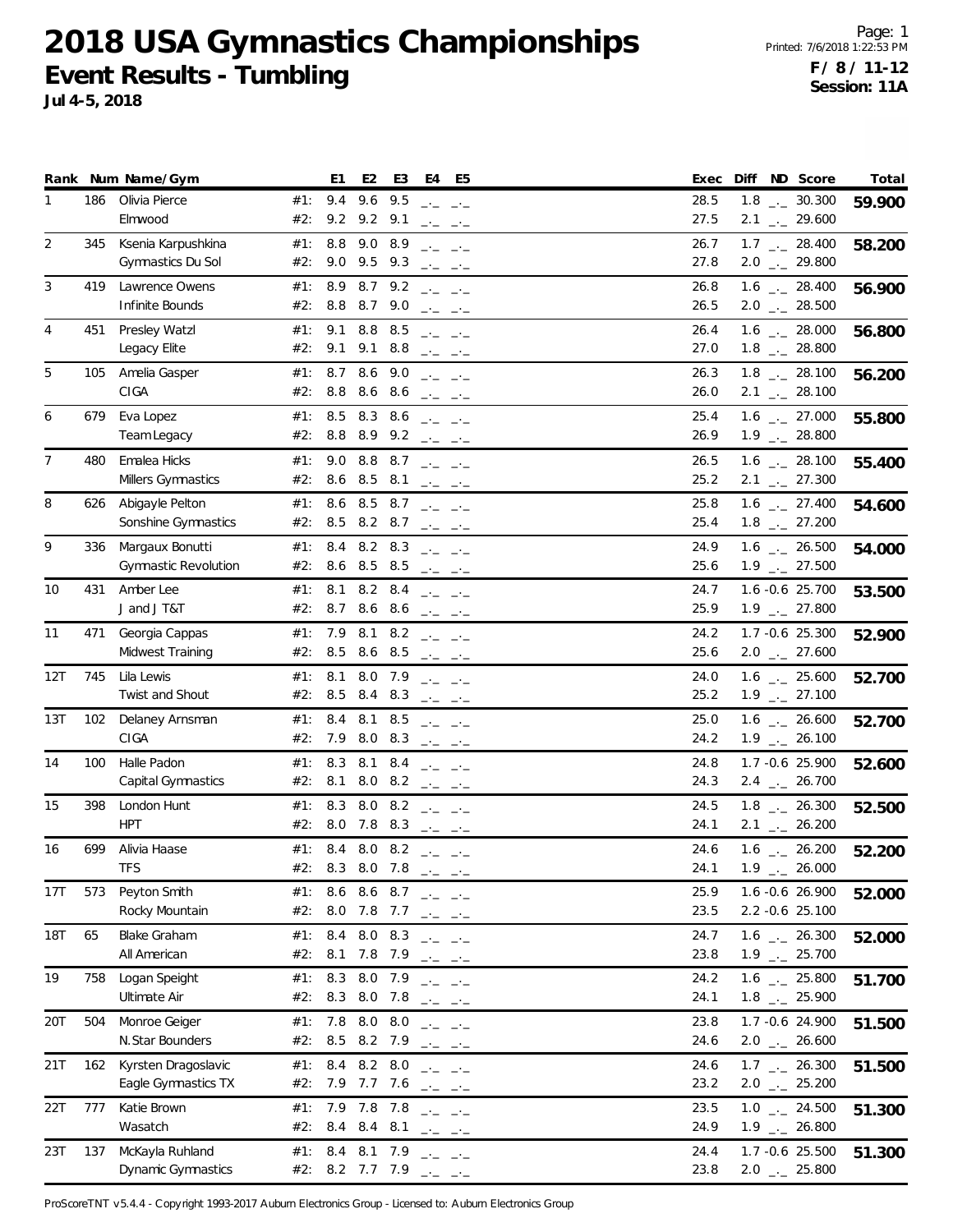**Jul 4-5, 2018**

Page: 2 Printed: 7/6/2018 1:22:53 PM **F / 8 / 11-12 Session: 11A**

|    |     | Rank Num Name/Gym                   | E1.                                                                                        | E <sub>2</sub> | E3 | E4 E5 |              |  | Exec Diff ND Score                              | Total  |
|----|-----|-------------------------------------|--------------------------------------------------------------------------------------------|----------------|----|-------|--------------|--|-------------------------------------------------|--------|
| 24 |     | 643 Abbigail Young<br><b>STLE</b>   | #1: 7.8 7.7 7.9 $\frac{1}{2}$ $\frac{1}{2}$<br>#2: 8.4 8.1 8.4 $\frac{1}{2}$ $\frac{1}{2}$ |                |    |       | 23.4<br>24.9 |  | $1.0$ _._ 24.400<br>$1.9$ $_{--}$ 26.800        | 51.200 |
| 25 | 462 | Lilly Sidello<br>M and M Gymnastics | #1: 8.4 8.1 8.0 $\frac{1}{2}$ $\frac{1}{2}$<br>#2: 7.9 7.7 7.7 $\frac{1}{2}$ $\frac{1}{2}$ |                |    |       | 24.5<br>23.3 |  | $1.6$ $_{\sim}$ 26.100<br>$1.0$ _. 24.300       | 50.400 |
| 26 | 107 | Gabrielle Naasz<br>CIGA             | #1: 7.5 7.2 7.3 $\frac{1}{2}$ $\frac{1}{2}$<br>#2: 8.2 7.9 7.9 $\frac{1}{2}$ $\frac{1}{2}$ |                |    |       | 22.0<br>24.0 |  | 1.7 -0.6 23.100<br>$2.0$ $_{-}$ $26.000$        | 49.100 |
| 27 | 718 | <b>Emily Landers</b><br>Top Star    | #1: 7.2 7.1 7.2 $\frac{1}{2}$ $\frac{1}{2}$<br>#2: 7.7 7.4 7.5 $\frac{1}{2}$ $\frac{1}{2}$ |                |    |       | 21.5<br>22.6 |  | $0.9 - 3.0$ 19.400<br>1.8 -0.6 23.800           | 43.200 |
| 28 | 468 | Abby Drumm<br>Maximum Athletics     | #1: 8.4 8.1 8.4 $\frac{1}{2}$ $\frac{1}{2}$<br>#2: 4.3 4.3 4.2 $\frac{1}{2}$ $\frac{1}{2}$ |                |    |       | 24.9<br>12.8 |  | $1.6$ $_{\leftarrow}$ 26.500<br>$0.5$ __ 13.300 | 39.800 |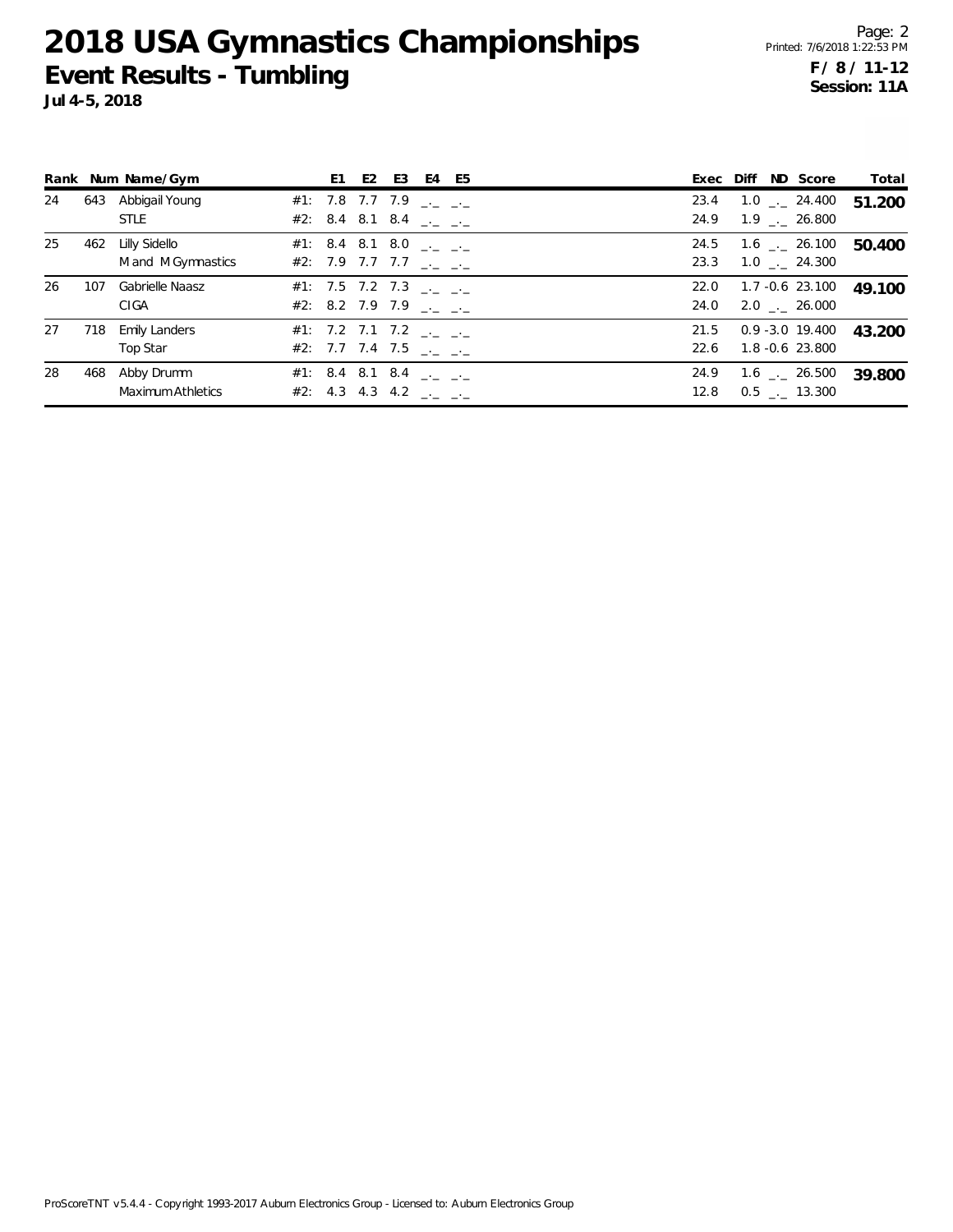|   |     | Rank Num Name/Gym                                     |     | Exec                 | ND Score<br>Diff                                             | Total  |
|---|-----|-------------------------------------------------------|-----|----------------------|--------------------------------------------------------------|--------|
|   | 267 | Kamren Smith<br><b>FlipCity South</b>                 | #1: | 26.1<br>#2: 25.2     | $1.6$ $_{\sim}$ 27.700<br>$2.0$ $_{\leftarrow}$ 27.200       | 54.900 |
| 2 | 666 | Jaxon Curnow<br>TAG USA Gymnastics                    |     | #1: 25.9<br>#2: 24.4 | $1.6$ $_{\sim}$ 27.500<br>$2.0$ _ 26.400                     | 53.900 |
| 3 | 729 | Samuel Sheyman<br>Tornado Sport Club                  |     | #1: 25.0<br>#2: 24.3 | $1.6$ $_{\leftarrow}$ 26.600<br>$1.9$ $_{\leftarrow}$ 26.200 | 52.800 |
| 4 | 183 | Ethan Anderson<br><b>Elmwood Gymnastics</b>           |     | #1: 24.3<br>#2: 25.3 | $1.1$ $_{\leftarrow}$ 25.400<br>$2.0$ $_{\leftarrow}$ 27.300 | 52.700 |
| 5 | 346 | Samuel Mendelson<br>Gymnastics Du Sol                 |     | #1: 24.8<br>#2: 23.7 | $1.6$ $_{\sim}$ 26.400<br>$1.9 - 0.3$ 25.300                 | 51.700 |
| 6 | 657 | Dillon Miller<br>T&T Express                          |     | #1: 25.3<br>#2: 22.8 | $1.7$ $_{\sim}$ 27.000<br>2.0 -0.6 24.200                    | 51.200 |
| 7 | 792 | Matthew Dayle<br>Wendy Hilliard Gymnastics Foundation |     | #1: 24.5<br>#2: 23.4 | $1.8 - 3.0$ 23.300<br>2.0 -0.6 24.800                        | 48.100 |
| 8 | 337 | Alexander Day<br>The Gymnastics Revolution            | #2: | #1: 12.8<br>15.5     | $0.5$ $_{\leftarrow}$ 13.300<br>$0.6$ _._ 16.100             | 29.400 |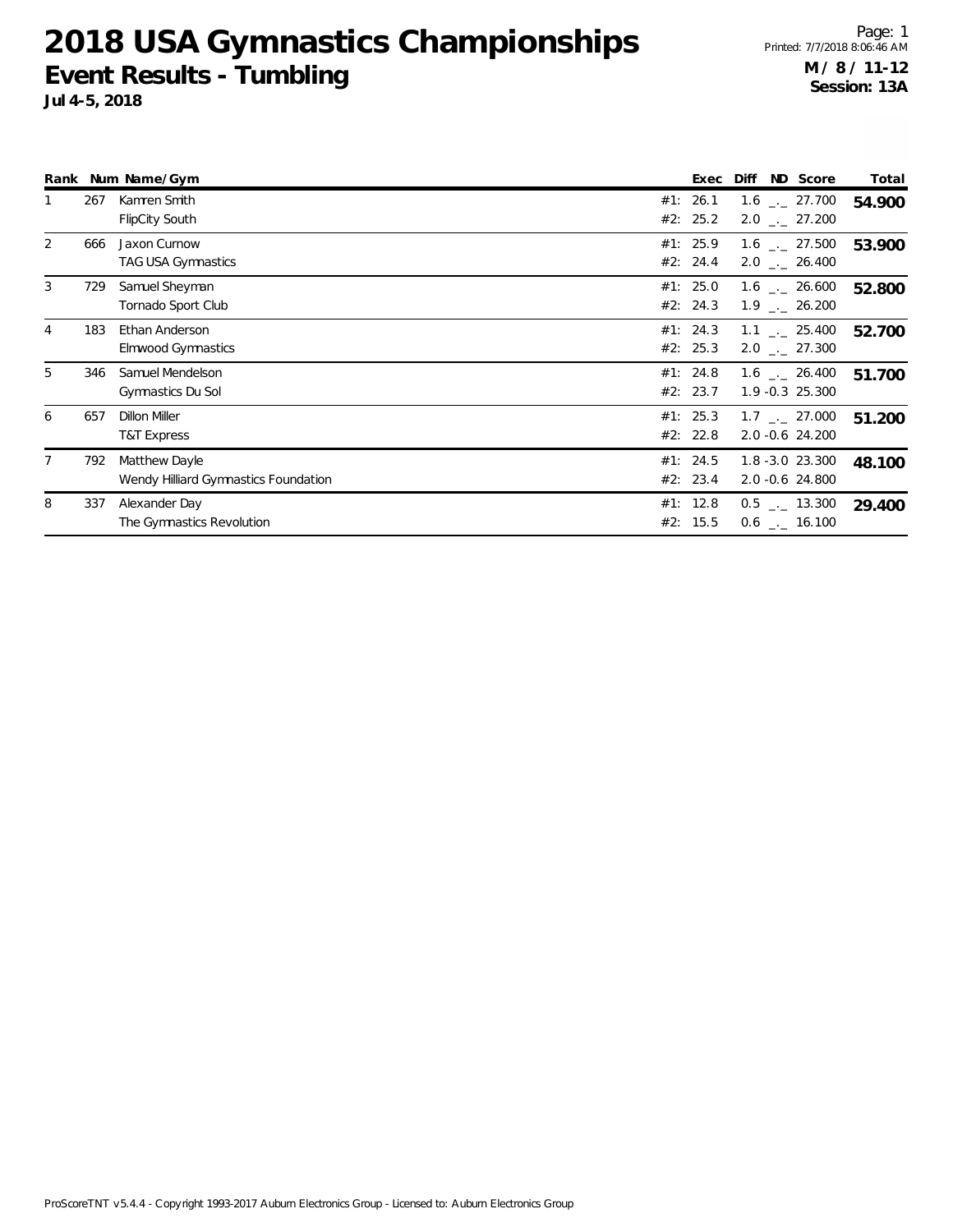**Jul 4-5, 2018**

|                |     | Rank Num Name/Gym                                     |     | Exec                 | Diff | ND Score                                                     | Total  |
|----------------|-----|-------------------------------------------------------|-----|----------------------|------|--------------------------------------------------------------|--------|
| 1              | 170 | Grace Smith                                           |     | #1: 27.4             |      | $1.8$ $_{-1}$ 29.200                                         | 57.400 |
|                |     | Eagle Gymnastics Academy                              | #2: | 26.1                 |      | $2.1$ $_{-1}$ 28.200                                         |        |
| $\overline{2}$ | 506 | LaHela Hoopii<br>Northern Star Bounders               |     | #1: 27.1<br>#2: 25.7 |      | $1.7$ $_{\leftarrow}$ 28.800<br>$2.0$ $_{\leftarrow}$ 27.700 | 56.500 |
|                |     |                                                       |     |                      |      |                                                              |        |
| 3              | 497 | Aamirah Hayes<br>Merino Trampoline Gymnastics Academy |     | #1: 26.6<br>#2: 26.0 |      | $1.6$ _ 28.200<br>$1.9$ $_{-}$ 27.900                        | 56.100 |
| 4              | 103 | Mady Bowman                                           |     | #1: $25.8$           |      | $1.8$ $_{-}$ 27.600                                          | 55.700 |
|                |     | Central Illinois Gymnastics Academy                   |     | #2: 26.0             |      | $2.1$ $_{-1}$ 28.100                                         |        |
| 5              | 449 | Adison Savage                                         |     | #1: 26.8             |      | $1.6$ $_{\leftarrow}$ 28.400                                 | 55.400 |
|                |     | Legacy Elite Athletics                                |     | #2: 25.2             |      | $1.8$ $_{\leftarrow}$ 27.000                                 |        |
| 6              | 765 | Ashtyn Quijada                                        |     | #1: 26.1             |      | $1.7$ $_{\leftarrow}$ 27.800                                 | 55.200 |
|                |     | Upsidedowners                                         |     | #2: 25.3             |      | $2.1$ $_{\leftarrow}$ 27.400                                 |        |
| 7T             | 577 | Joanne Banaszak                                       |     | #1: $25.8$           |      | $1.6$ $_{-1}$ 27.400                                         | 55.100 |
|                |     | Scamps Gymnastics                                     |     | #2: 25.8             |      | $1.9$ $_{-1}$ 27.700                                         |        |
| 8Τ             | 249 | Adesuwa Igbinigie                                     |     | #1: 26.4             |      | $1.6$ _ 28.000                                               | 55.100 |
|                |     | Flip Force Gymnastics LLC                             |     | #2: 25.2             |      | $1.9$ $_{-}$ 27.100                                          |        |
| 9Τ             | 599 | Tamyra Singletary                                     |     | #1: $25.8$           |      | $1.7$ $_{-2}$ 27.500                                         | 55.100 |
|                |     | Shine Tumblers                                        |     | #2: 24.6             |      | $3.0$ $_{-}$ 27.600                                          |        |
| 10             | 482 | Joney Servantes<br>Millers Gymnastics Academy         |     | #1: 25.5<br>#2: 25.8 |      | $1.6$ $_{\leftarrow}$ 27.100                                 | 55.000 |
|                |     |                                                       |     |                      |      | $2.1$ $_{\leftarrow}$ 27.900                                 |        |
| 11             | 551 | Emanuela Alii<br>Premier Athletics Knoxville          |     | #1: 25.7<br>#2: 25.2 |      | $1.6$ $_{\leftarrow}$ 27.300<br>$1.9$ $_{-}$ 27.100          | 54.400 |
| 12             | 815 | Madison Tchinski                                      | #1: | 24.7                 |      | $1.6$ $_{-}$ 26.300                                          |        |
|                |     | World Elite                                           |     | #2: 26.1             |      | $1.9$ $_{\leftarrow}$ 28.000                                 | 54.300 |
| 13             | 508 | Cearah Larry                                          |     | #1: 25.6             |      | $1.6$ $_{-1}$ 27.200                                         | 54.000 |
|                |     | Northern Star Bounders                                |     | #2: 24.5             |      | $2.3$ $_{\leftarrow}$ 26.800                                 |        |
| 14             | 70  | Cadence McKinney                                      |     | #1: 26.5             |      | $1.6$ $_{\leftarrow}$ 28.100                                 | 53.900 |
|                |     | All American Gymnastics                               |     | #2: 24.5             |      | 1.9 -0.6 25.800                                              |        |
| 15             | 79  | Chloe Harnar                                          | #1: | 26.3                 |      | $1.7$ $_{\leftarrow}$ 28.000                                 | 53.800 |
|                |     | Amplify Gymnastics                                    |     | #2: 23.1             |      | $2.7$ $_{\leftarrow}$ 25.800                                 |        |
| 16T            | 448 | Cortlin Cox                                           |     | #1: 26.9             |      | $1.6$ $_{\leftarrow}$ 28.500                                 | 53.700 |
|                |     | Legacy Elite Athletics                                |     | #2: 24.3             | 0.9  | $\frac{1}{2}$ 25.200                                         |        |
| 17T            | 400 | Sienna Barbarisi                                      |     | #1: 25.2             |      | $1.6$ _ 26.800                                               | 53.700 |
|                |     | Indigo Gymnastics Center                              |     | #2: 25.0             |      | $1.9$ $_{\leftarrow}$ 26.900                                 |        |
| 18             | 155 | Sadie Bridge                                          |     | #1: 26.5             |      | $1.6$ _ 28.100                                               | 53.600 |
|                |     | Eagle Gymnastics Academy                              |     | #2: 24.2             |      | 1.9 -0.6 25.500                                              |        |
| 19             | 63  | Brooklyn Bentley<br>All American Gymnastics           |     | #1: 25.1<br>#2: 24.8 |      | $1.6$ $_{-}$ 26.700<br>$1.9$ $_{-}$ 26.700                   | 53.400 |
|                |     |                                                       |     |                      |      |                                                              |        |
| 20             | 658 | <b>Taylor Moore</b><br><b>T&amp;T Express</b>         |     | #1: 25.7<br>#2: 24.1 |      | $1.6$ $-27.300$<br>$1.9$ $_{-}$ 26.000                       | 53.300 |
| 21             | 27  | Nevaeh McDougal                                       |     | #1: 25.7             |      | $1.6$ $_{\leftarrow}$ 27.300                                 |        |
|                |     | Air Extreme                                           |     | #2: 23.9             |      | $1.9$ $_{\leftarrow}$ 25.800                                 | 53.100 |
| 22             | 411 | Clara O'Mara                                          |     | #1: $26.2$           |      | $1.6$ $_{\leftarrow}$ 27.800                                 | 52.800 |
|                |     | Indigo Gymnastics Center                              |     | #2: 22.8             |      | 2.5 -0.3 25.000                                              |        |
| 23             | 424 | Charlotte Laycock                                     |     | #1: 24.6             |      | 1.6 -0.6 25.600                                              | 52.700 |
|                |     | <b>Integrity Athletics</b>                            |     | #2: 25.3             |      | $1.8$ $_{-}$ 27.100                                          |        |

ProScoreTNT v5.4.4 - Copyright 1993-2017 Auburn Electronics Group - Licensed to: Auburn Electronics Group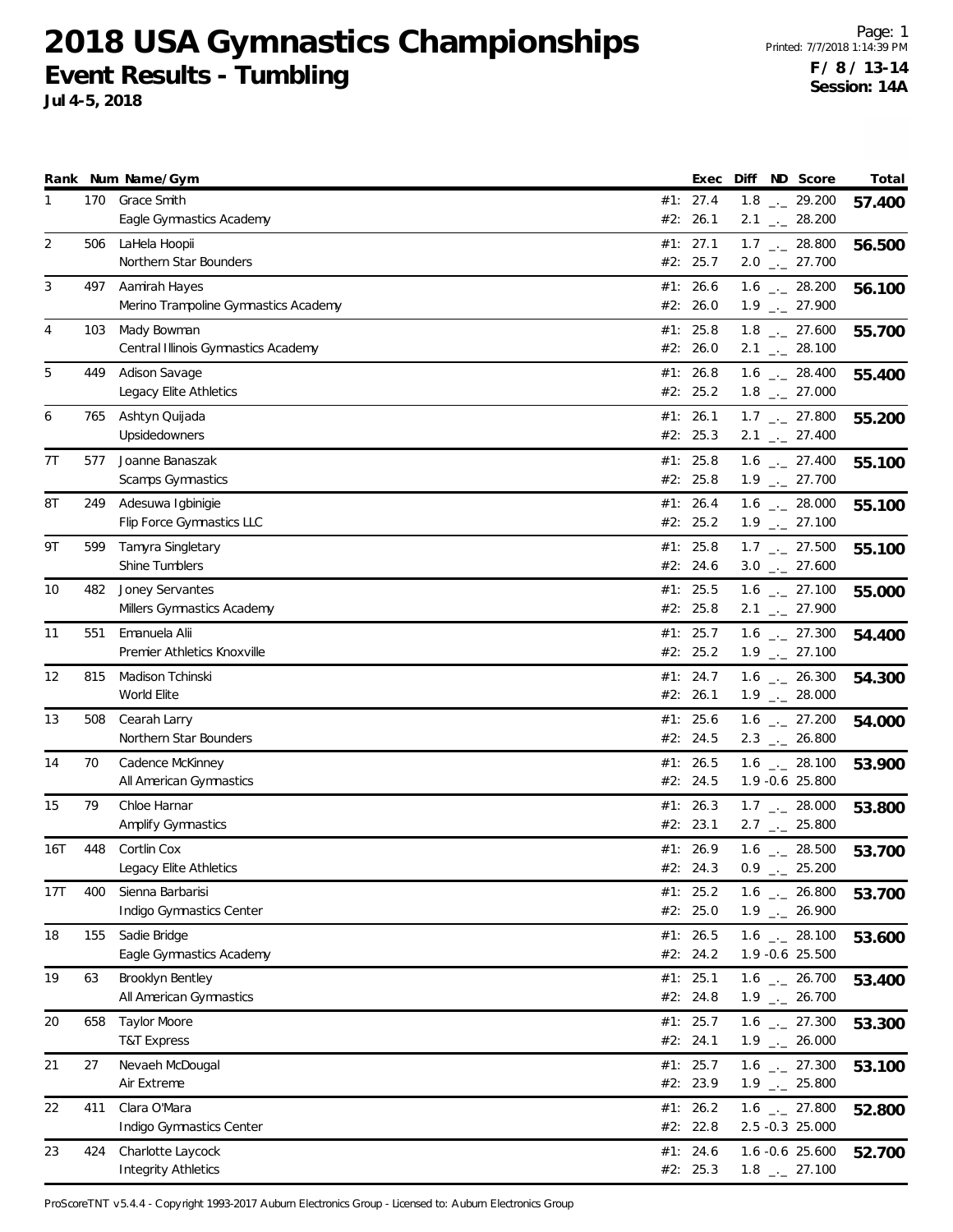|    |     | Rank Num Name/Gym                 |          | Exec | Diff ND Score                | Total  |
|----|-----|-----------------------------------|----------|------|------------------------------|--------|
| 24 | 447 | Emily Corbett                     | #1: 24.0 |      | $1.6$ $_{\leftarrow}$ 25.600 | 52.100 |
|    |     | Legacy Elite Athletics            | #2: 24.7 |      | $1.8$ $_{\leftarrow}$ 26.500 |        |
| 25 | 797 | Giana Bianchini                   | #1: 25.6 |      | $1.6$ $_{\leftarrow}$ 27.200 | 51.800 |
|    |     | World Elite                       | #2: 23.4 |      | 1.8 -0.6 24.600              |        |
| 26 | 246 | Mya Happel                        | #1: 24.2 |      | $1.6$ _ 25.800               | 51.600 |
|    |     | Flip Force Gymnastics LLC         | #2: 23.9 |      | $1.9$ $_{\leftarrow}$ 25.800 |        |
| 27 | 139 | Kaylene Willis                    | #1: 25.2 |      | $1.7$ _. 26.900              | 51.300 |
|    |     | Dynamic Gymnastics                | #2: 23.2 |      | 1.8 -0.6 24.400              |        |
| 28 | 380 | Kanna Parker                      | #1: 21.9 |      | $1.1$ $_{-}$ 23.000          | 50.400 |
|    |     | Head Over Heels CA                | #2: 25.3 |      | $2.1$ $_{\leftarrow}$ 27.400 |        |
| 29 | 311 | Katherine Hughes                  | #1: 24.9 |      | $1.6$ - 26.500               | 50.300 |
|    |     | Gym-Kat Sports Center             | #2: 22.5 |      | 1.9 -0.6 23.800              |        |
| 30 | 623 | Sage Duggin                       | #1: 25.0 |      | $1.7$ $_{\leftarrow}$ 26.700 | 50.200 |
|    |     | Sonshine Gymnastics               | #2: 22.5 |      | $1.0$ _ 23.500               |        |
| 31 | 408 | Jocelyn Harris                    | #1: 23.4 |      | $1.6$ $_{\leftarrow}$ 25.000 | 49.600 |
|    |     | Indigo Gymnastics Center          | #2: 23.4 |      | 1.8 -0.6 24.600              |        |
| 32 | 191 | Heidi Midkiff                     | #1: 21.9 |      | $1.0$ $_{-}$ 22.900          | 49.300 |
|    |     | eNeRGyKidz                        | #2: 24.6 |      | $1.8$ $_{\leftarrow}$ 26.400 |        |
| 33 | 410 | Morgan McDonald                   | #1: 22.1 |      | 1.6 -0.6 23.100              | 48.500 |
|    |     | Indigo Gymnastics Center          | #2: 23.5 |      | $1.9$ $_{\leftarrow}$ 25.400 |        |
| 34 | 570 | Talyn Evans                       | #1: 23.5 |      | $0.7 - 3.0 21.200$           | 48.000 |
|    |     | Rocky Mountain Tumbling and Cheer | #2: 25.4 |      | 2.0 -0.6 26.800              |        |
| 35 | 157 | Shelby Cannon                     | #1: 13.3 |      | $0.5$ $_{-1}$ 13.800         | 41.700 |
|    |     | Eagle Gymnastics Academy          | #2: 25.8 |      | $2.1$ $_{-}$ 27.900          |        |
| 36 | 402 | Gianna Bobrowski                  | #1: 22.7 |      | 1.6 -0.3 24.000              | 40.900 |
|    |     | Indigo Gymnastics Center          | #2: 21.4 |      | 1.5 -6.0 16.900              |        |
| 37 | 750 | Sabrina Kirk                      | #1: 12.5 |      | $0.4$ $-$ 12.900             | 39.700 |
|    |     | <b>Texas Tumblers Gymnastics</b>  | #2: 24.9 |      | $1.9$ $_{\leftarrow}$ 26.800 |        |
| 38 | 693 | Emily Williamson                  | #1:      | 0.0  | $0.0$ $0.0$ $0.000$          | 25.300 |
|    |     | Tennessee Elite Gymnastics        | #2: 24.1 |      | 1.8 -0.6 25.300              |        |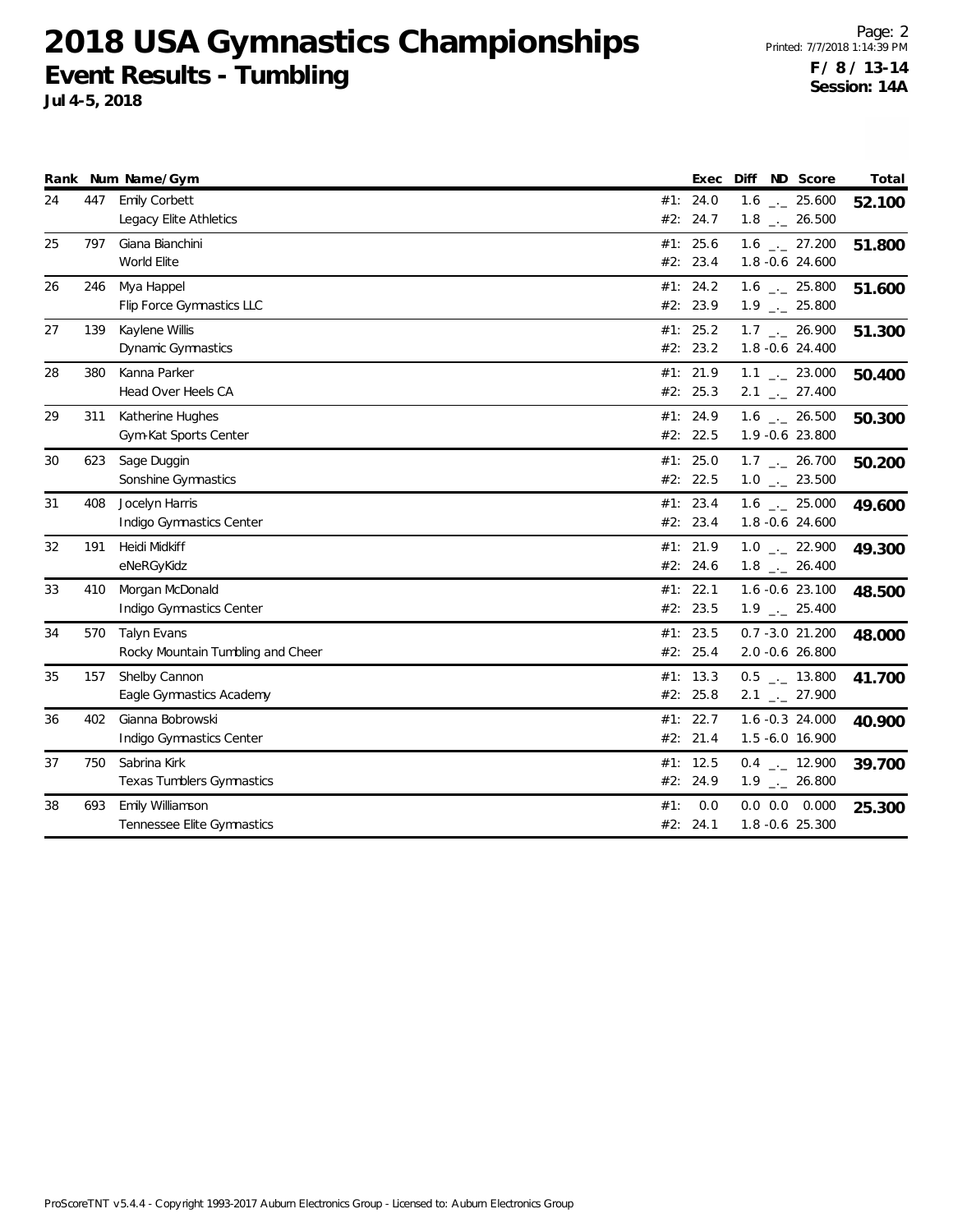|    |     | Rank Num Name/Gym                                 |     | Exec                   | Diff                                                         | ND Score | Total  |
|----|-----|---------------------------------------------------|-----|------------------------|--------------------------------------------------------------|----------|--------|
|    | 561 | Antonio Vowell<br>Premier Athletics Knoxville     | #2: | #1: 26.8<br>26.1       | $1.6$ _._ 28.400<br>1.9 -0.6 27.400                          |          | 55.800 |
| 2  | 347 | Josh Sar-Shalom<br>Gymnastics Du Sol              |     | #1: $25.8$<br>#2: 25.9 | $1.7$ $_{\sim}$ 27.500<br>$2.0$ $_{\leftarrow}$ 27.900       |          | 55.400 |
| 3  | 469 | Aidan Blaze<br>Midwest Training                   |     | #1: 26.0<br>#2: 25.5   | $1.7$ $_{\leftarrow}$ 27.700<br>$2.0$ _._ 27.500             |          | 55.200 |
| 4  | 135 | Christopher Dunaway<br>Dynamic Gymnastics         |     | #1: 25.4<br>#2: 26.0   | $1.7$ $_{\leftarrow}$ 27.100<br>$2.0$ _ 28.000               |          | 55.100 |
| 5  | 338 | Devin Larsen<br>The Gymnastics Revolution         |     | #1: 25.6<br>#2: 24.8   | $1.7$ $_{\leftarrow}$ 27.300<br>$2.0$ $_{\leftarrow}$ 26.800 |          | 54.100 |
| 6T | 522 | Carter Black<br>North Valley Gymnastics           |     | #1: 25.3<br>#2: 25.0   | $1.6$ $_{\leftarrow}$ 26.900<br>1.9 -0.3 26.600              |          | 53.500 |
| 7T | 275 | Caleb Cypher<br>For the Kidz                      |     | #1: 25.6<br>#2: 24.0   | $1.6$ $_{\leftarrow}$ 27.200<br>$2.3$ $_{\sim}$ 26.300       |          | 53.500 |
| 8  | 72  | <b>Isaac Servantez</b><br>All American Gymnastics |     | #1: 23.9<br>#2: 25.5   | $1.6 - 0.3$ 25.200<br>$1.9$ $_{\leftarrow}$ 27.400           |          | 52.600 |
| 9  | 114 | Jonah Stratton<br>Cartwheels                      |     | #1: 23.5<br>#2: 23.3   | $1.7 - 3.0$ 22.200<br>$2.5$ $_{\leftarrow}$ 25.800           |          | 48.000 |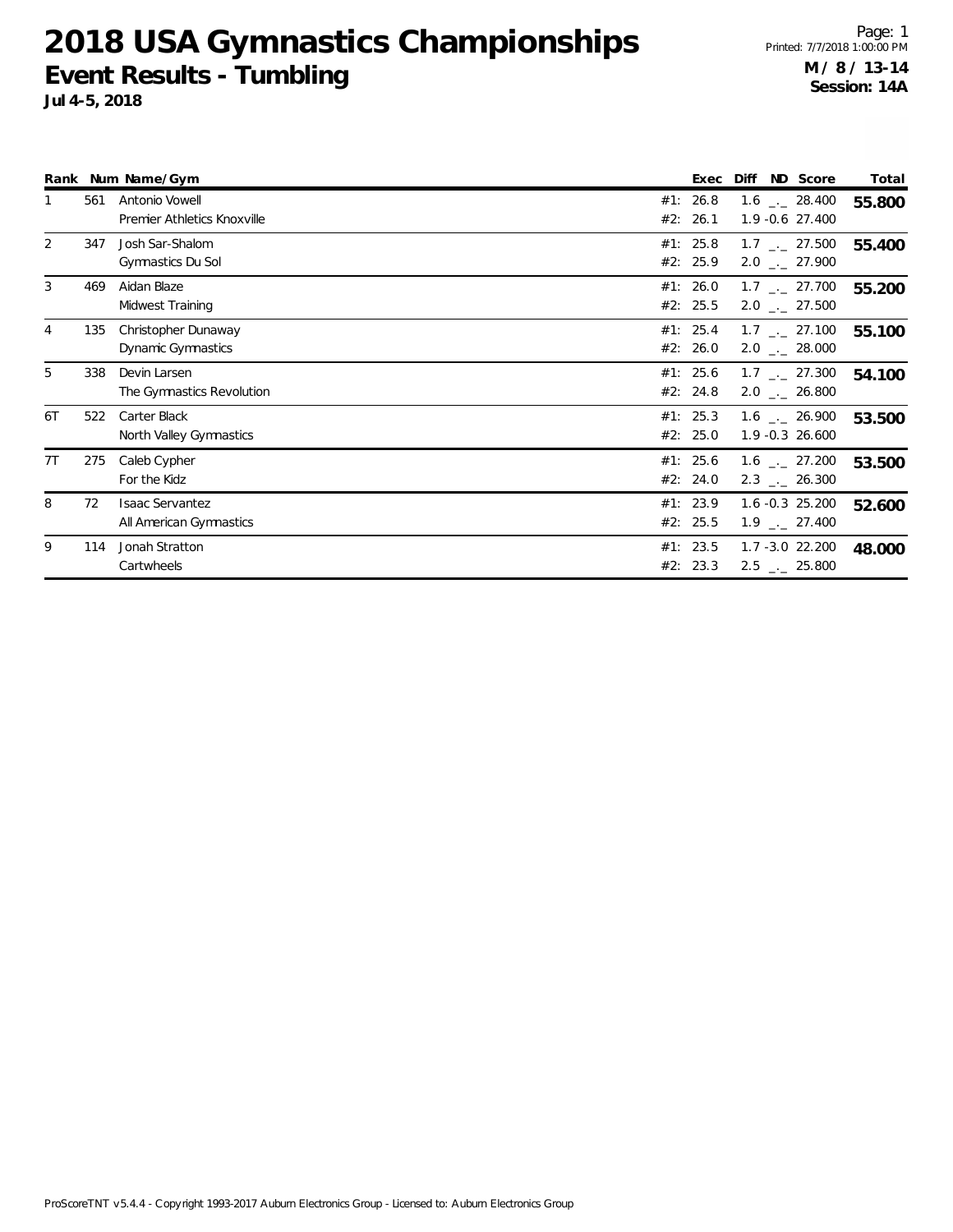**Jul 4-5, 2018**

|     |     | Rank Num Name/Gym                                | Exec                 | Diff | ND Score                                                     | Total  |
|-----|-----|--------------------------------------------------|----------------------|------|--------------------------------------------------------------|--------|
| 1   | 667 | Niah Johnson<br>TAG USA Gymnastics               | #1: 28.7<br>#2: 27.3 |      | $1.6$ $_{\leftarrow}$ 30.300<br>$2.0$ $_{\leftarrow}$ 29.300 | 59.600 |
| 2   | 270 | Ciera Willmon<br>Jon Williams Fondulac Flyers    | #1: 27.9<br>#2: 27.5 |      | $1.6$ $_{\leftarrow}$ 29.500<br>$1.9$ $_{\leftarrow}$ 29.400 | 58.900 |
| 3   | 584 | Zoey Krumroy<br>Seattle Gymnastics-Ballard       | #1: 27.1<br>#2: 28.1 |      | $1.6$ $_{-}$ 28.700<br>$1.9$ $_{\leftarrow}$ 30.000          | 58.700 |
| 4   | 285 | Kristine Pietrelli<br><b>G-Force Gymnastics</b>  | #1: 27.8<br>#2: 26.9 |      | $1.6$ $_{\leftarrow}$ 29.400<br>$2.0$ $_{\leftarrow}$ 28.900 | 58.300 |
| 5   | 94  | Morgan Karmanocky<br>Cabarrus County Gymnastics  | #1: 28.0<br>#2: 26.2 |      | $1.6$ $_{-}$ 29.600<br>$2.4$ $_{\leftarrow}$ 28.600          | 58.200 |
| 6   | 405 | Jillian Epstein<br>Indigo Gymnastics Center      | #1: 27.5<br>#2: 25.5 |      | $1.7$ $_{-2}$ 29.200<br>$2.6$ $_{\leftarrow}$ 28.100         | 57.300 |
| 7   | 339 | Adrianna Wagner<br>The Gymnastics Revolution     | #1: 26.6<br>#2: 26.9 |      | $1.6$ - 28.200<br>$1.9$ $_{\leftarrow}$ 28.800               | 57.000 |
| 8Τ  | 455 | Mackenzie Maness<br>Let It Shine Gymnastics      | #1: 27.2<br>#2: 25.8 |      | $1.6$ $_{\leftarrow}$ 28.800<br>$2.0$ $_{\leftarrow}$ 27.800 | 56.600 |
| 9Τ  | 735 | Peyton Brown<br>Tumble Tech                      | #1: 25.8<br>#2: 26.9 |      | $1.6$ $_{\leftarrow}$ 27.400<br>$2.3$ $_{\leftarrow}$ 29.200 | 56.600 |
| 10  | 42  | Kendell Brown<br>Airbenders                      | #1: 26.5<br>#2: 26.3 |      | $1.7$ $_{\leftarrow}$ 28.200<br>$2.0$ $_{\leftarrow}$ 28.300 | 56.500 |
| 11  | 587 | Hannah Richey<br>Seattle Gymnastics-Ballard      | #1: 26.5<br>#2: 26.3 |      | $1.6$ $_{\leftarrow}$ 28.100<br>$1.9$ $_{-}$ 28.200          | 56.300 |
| 12  | 708 | Helena Perez-Stark<br>The Palaestra              | #1: 27.0<br>#2: 26.0 |      | 1.6 -0.6 28.000<br>$1.9$ $_{\leftarrow}$ 27.900              | 55.900 |
| 13  | 709 | Madison Tamjidi<br>The Rock                      | #1: 26.8<br>#2: 26.7 |      | $1.7$ $_{\sim}$ 28.500<br>2.0 -1.5 27.200                    | 55.700 |
| 14  | 50  | Cecelia Bernard<br>Airborne Gymnastics and Dance | #1: 25.8<br>#2: 25.5 |      | $1.8$ $_{\leftarrow}$ 27.600<br>$2.0$ $_{\leftarrow}$ 27.500 | 55.100 |
| 15  | 702 | Trinity Morgan<br>The Flip Shop                  | #1: 26.8<br>#2: 25.9 |      | 1.6 -0.6 27.800<br>1.9 - 0.6 27.200                          | 55.000 |
| 16  | 112 | Mikaela Snider<br>Clovis Gymnastics Academy      | #1: 25.2<br>#2: 26.5 |      | $1.8 - 0.6$ 26.400<br>$2.0$ _. 28.500                        | 54.900 |
| 17  | 754 | Ryan McElroy<br>Ultimate Air                     | #1: 26.6<br>#2: 25.4 |      | $1.6$ $_{\leftarrow}$ 28.200<br>1.8 -0.6 26.600              | 54.800 |
| 18T | 755 | Irena Mustafaj<br>Ultimate Air                   | #1: 24.9<br>#2: 26.7 |      | $1.0$ $_{\leftarrow}$ 25.900<br>1.9 -0.3 28.300              | 54.200 |
| 19T | 784 | Jaydyn Payton<br>Wasatch T&T                     | #1: 25.7<br>#2: 25.0 |      | $1.6$ $_{\leftarrow}$ 27.300<br>$1.9$ $_{\leftarrow}$ 26.900 | 54.200 |
| 20T | 95  | Rebecca Stevenson<br>Cabarrus County Gymnastics  | #1: 24.8<br>#2: 25.4 |      | $1.6$ $_{-2}$ 26.400<br>$2.4$ $_{\leftarrow}$ 27.800         | 54.200 |
| 21  | 260 | Rachel Williams<br>M-BC Flip Over                | #1: 26.0<br>#2: 25.5 |      | 1.6 -0.6 27.000<br>1.9 -0.6 26.800                           | 53.800 |
| 22  | 122 | Araya Meredith<br>DeVeau's School of Gymnastics  | #1: 25.0<br>#2: 26.0 |      | $0.9$ $_{-1}$ 25.900<br>$1.8$ $_{-}$ 27.800                  | 53.700 |
| 23T | 749 | Elise Cawelti<br>Texas Tumblers Gymnastics       | #1: 27.2<br>#2: 23.5 |      | $1.6$ _ 28.800<br>1.9 -0.6 24.800                            | 53.600 |

ProScoreTNT v5.4.4 - Copyright 1993-2017 Auburn Electronics Group - Licensed to: Auburn Electronics Group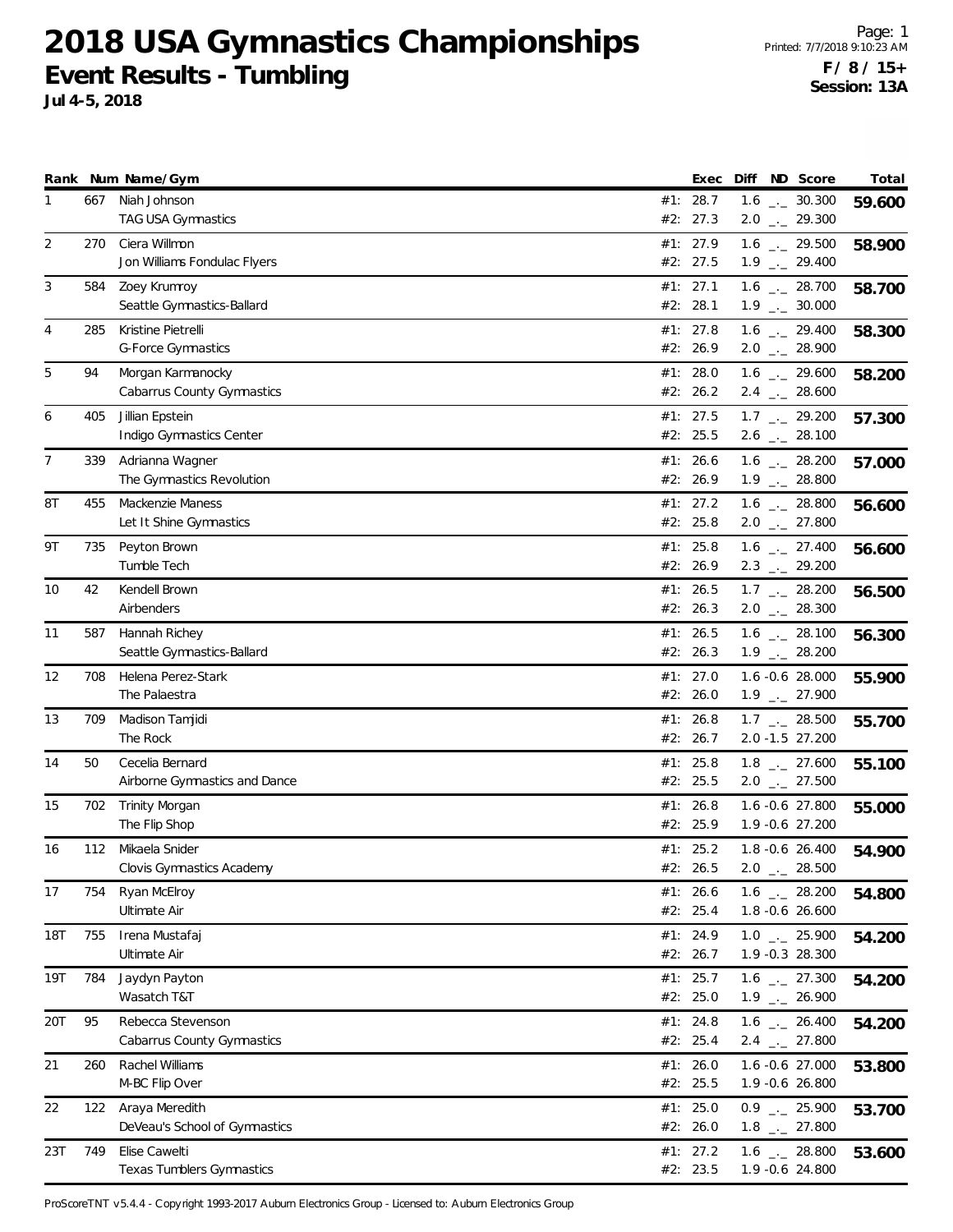|     |     | Rank Num Name/Gym                            | Exec                 | Diff                                          | ND Score | Total  |
|-----|-----|----------------------------------------------|----------------------|-----------------------------------------------|----------|--------|
| 24T | 383 | <b>Tayler Sieverts</b><br>Head Over Heels UT | #1: 24.3<br>#2: 25.8 | $1.6$ $_{\sim}$ 25.900<br>$1.9$ $_{-}$ 27.700 |          | 53.600 |
| 25  | 62  | Kenadie Leavitt<br>Airtime Trampoline        | #1: 24.9<br>#2: 25.4 | 1.7 -0.6 26.000<br>2.0 . 27.400               |          | 53.400 |
| 26  | 742 | Karah Lambert<br>TumblingElite               | #1: 26.1<br>#2: 24.8 | 1.7 -0.6 27.200<br>$1.1$ $_{-}$ 25.900        |          | 53.100 |
| 27  | 791 | Abigail Unger<br>World Champions Centre      | #1: 22.3<br>#2: 27.5 | $1.0$ . 23.300<br>$2.0$ $_{-}$ 29.500         |          | 52.800 |
| 28  | 650 | Karalyn Karjala<br>Sunflower Gymnastics      | #1: 24.5<br>#2: 25.2 | $1.6 - 0.6$ 25.500<br>$1.9 - 0.6$ 26.500      |          | 52.000 |
| 29  | 453 | Alexis Boudreau<br>Let It Shine Gymnastics   | #1: 24.3<br>#2: 24.9 | $1.6 - 0.6$ 25.300<br>$1.9 - 0.6$ 26.200      |          | 51.500 |